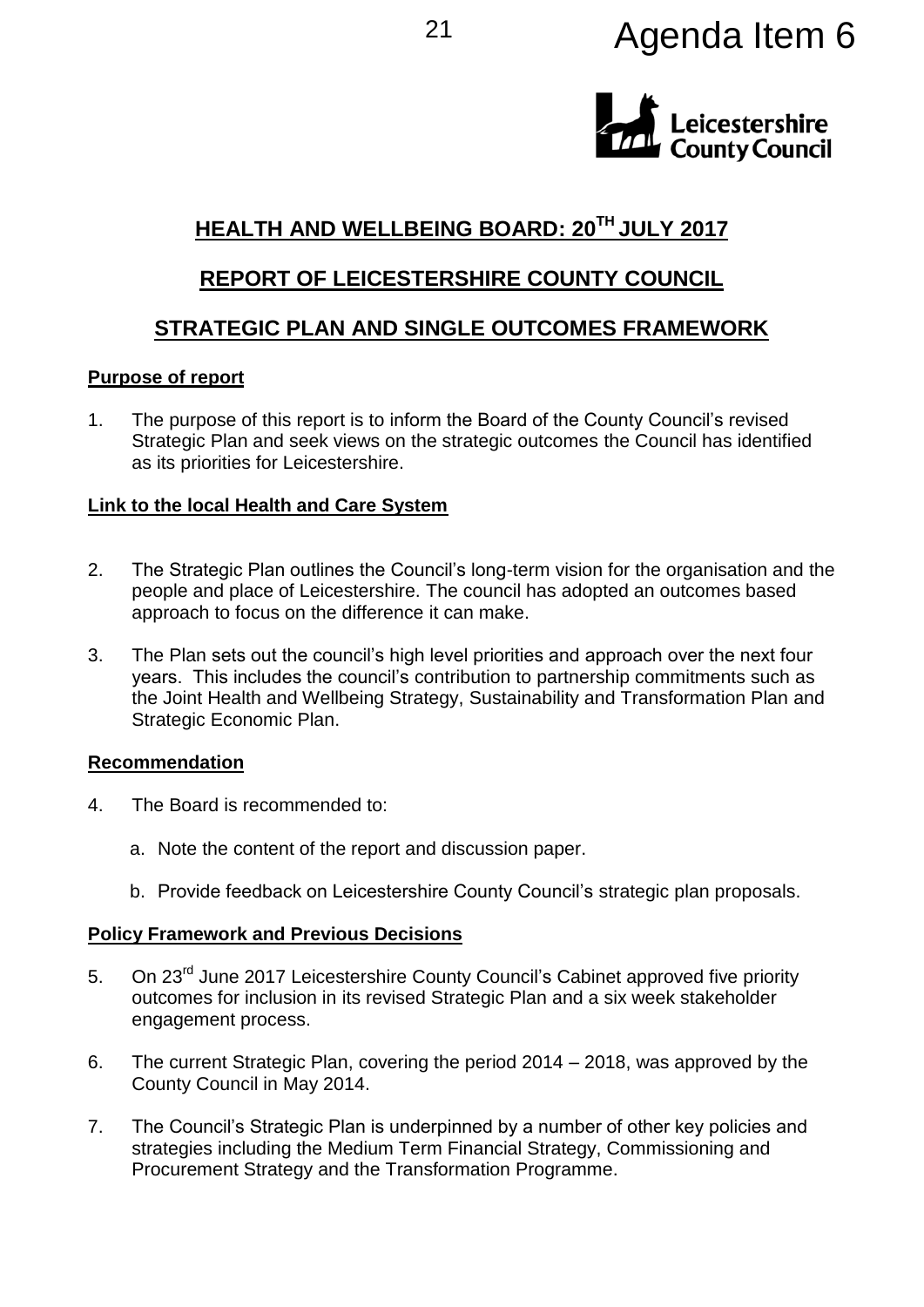# **Background**

- 8. Since the Council approved the current Strategic Plan for 2014 18 in May 2014 there have been two further iterations of the Council's Medium Term Financial Strategy (MTFS) which have sought to address the additional financial pressures placed on the Council.
- 9. Leicestershire County Council has developed its new single outcomes framework by focussing on the things that will make life better for people in Leicestershire. It has developed a shared vision across the Council of the outcomes it wants people to experience in the county.
- 10.A clear vision for the place and its people will strengthen the Council's leadership role. It will enable the Council to have a more joined up approach to delivery.
- 11.In developing this vision the Council has made a commitment to working together across different services and with others to make best use of all the resources available. By investing in local priorities it aims to deliver real and lasting benefits for Leicestershire and its people.
- 12.The outcomes are aspirational and seek to outline the end results that the Council wants to see for the people of Leicestershire. The Council alone cannot deliver all the change that will be needed but is seeking to understand the issues where it is the lead organisation or has significant influence to drive positive change. Through collaboration with partners to coordinate and integrate its plans the Council hopes to have maximum impact in addressing the most pressing problems that the county faces.
- 13.This vision has been informed by evidence of the current baselines and trends for Leicestershire, existing partnership commitments and national statutory requirements and measures.

# **Proposals/Options**

- 14. The vision, principles and outcomes framework have been developed through extensive engagement across the Council and reviews of evidence, insight and existing policy commitments.
- 15. Five priority outcomes have been developed using a range of evidence and population data as well as qualitative evidence from service users and residents surveys. They have also been influenced by existing strategies which in turn have been subject to extensive engagement and public consultation and by input from Chief Officers and senior managers from across the Council. The Strategic Plan brings together this information to provide a brief, high level overview of the Council's priorities and approach for the next four years.
- 16. The five proposed priority outcomes are:

# **O1 - Strong Economy**

Leicestershire's economy is growing and resilient so that people and businesses can fulfil their potential.

# **O2 - Wellbeing and Opportunity**

The people of Leicestershire have the opportunities and support they need to take control of their health and wellbeing.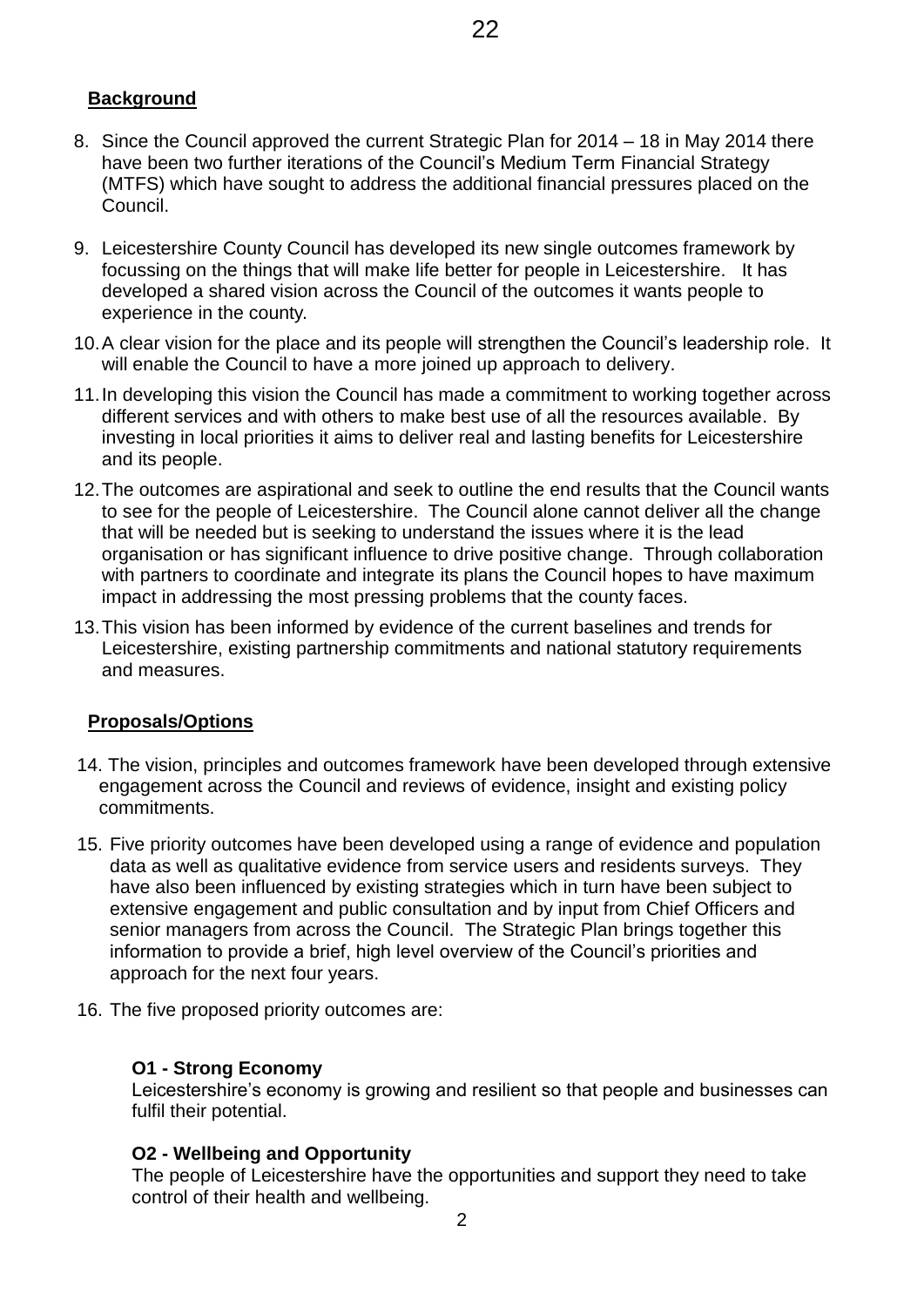## **O3 - Keeping People Safe**

People in Leicestershire are safe and protected from harm.

## **O4 - Great Communities**

Leicestershire communities are thriving and integrated places where people help and support each other and take pride in their local area.

## **O5 - Affordable and Quality Homes**

Leicestershire has a choice of quality homes that people can afford.

17. A Strategic Plan discussion paper (Appendix 1) has been prepared which includes the Council's draft vision and principles, the five high-level strategic outcomes and more detailed priority outcomes with some narrative to describe what the focus of each outcome. The discussion paper provides an outline of what will be included in the final version of the Strategic Plan for comment. A number of questions have been included to provide a structure for partner feedback.

## **Consultation/Patient and Public Involvement**

- 18.The Council's Cabinet has agreed that the development of the final Strategic Plan will be informed by engagement with key stakeholders and partnerships.
- 19.The engagement will be undertaken between the end of June and early August 2017. The primary method of engagement will seek views through a targeted mailing of a discussion paper and consultation questionnaire. This will ask for feedback on the proposed strategic outcomes and priority sub-outcomes, and also provide the opportunity to test the alignment of Council outcomes with the priorities of key partners and stakeholders.
- 20.The Council's Scrutiny Commission will consider the Strategic Plan at its meeting on 19 July 2017.

#### **Resource Implications**

21.The need for any additional Council resources to implement an outcomes-based approach will be considered in finalising the Strategic Plan. It is anticipated, however, that the implementation of the Single Outcomes Framework will enable more effective deployment and targeting of the Council's existing resources.

## **Timetable for Decisions**

- 22.A report will be submitted to the Council's Scrutiny Commission on 19 July. It is intended that, following the stakeholder engagement, the final draft Strategic Plan will be submitted to the Council's Cabinet on 15 September. The Scrutiny Commission, at its meeting on 13 September, will have an opportunity to make any final comments.
- 23.As the Strategic Plan is part of the Authority's Policy Framework (as defined in the Constitution) any changes will need to be approved by the full Council. It is intended that it will be submitted to the County Council meeting on 27 September 2017.